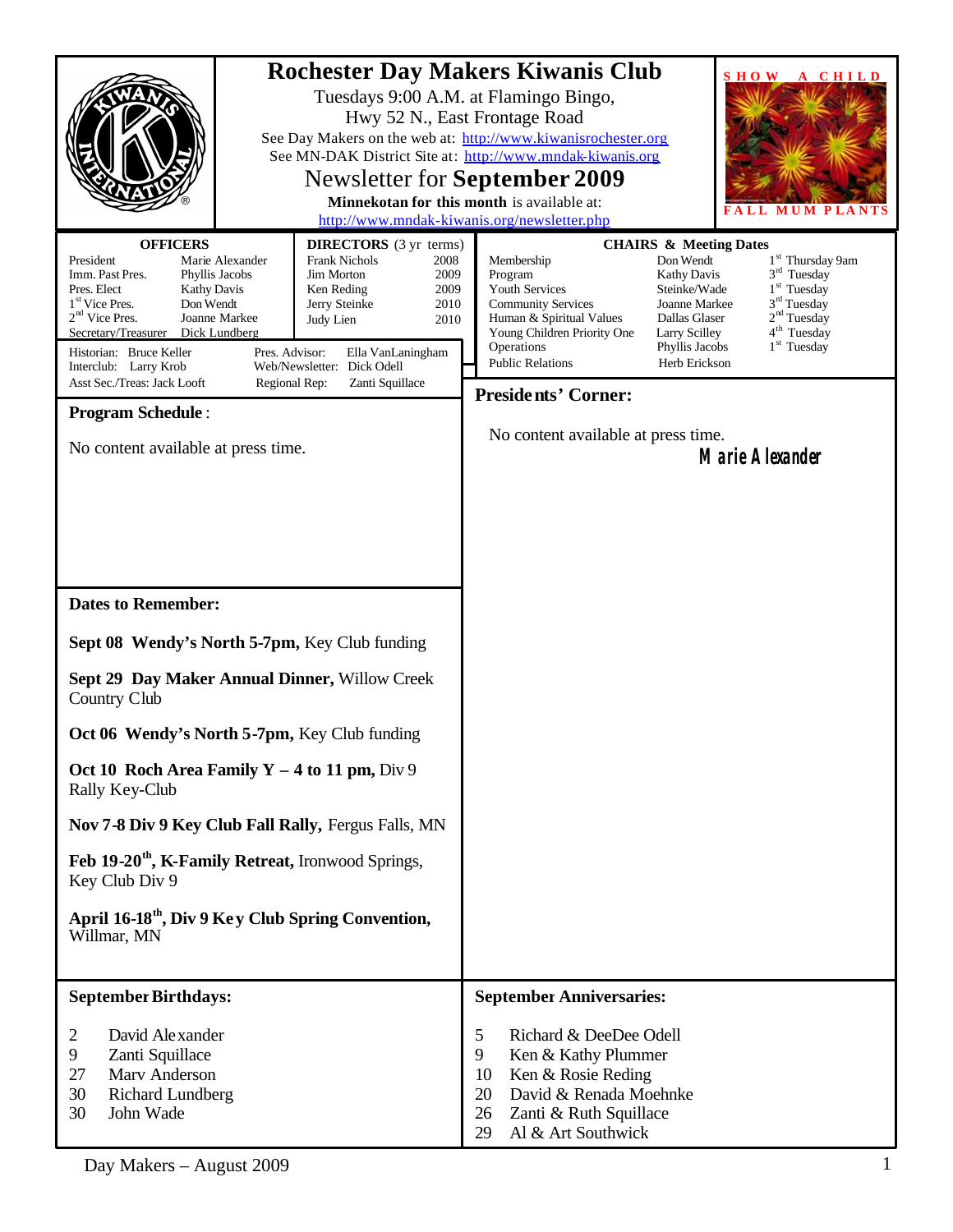#### **Secretary/Treasurers Report - Aug'09**

| <b>Bank Balance 7/3130/09:</b> | \$16,611.00              |  |
|--------------------------------|--------------------------|--|
| <b>Administrative Account:</b> | \$14,142.42              |  |
| Service Account:               | \$1,969.02               |  |
| Hockey/YCPO:                   | 21.60<br>$\mathcal{S}^-$ |  |
| <b>Bike Repair:</b>            | 287.96<br>S.             |  |
| Key Club                       | 190.00<br>Я              |  |

**Day Makers on leave:** Al Hodges, Judy Lien, Jack **Holmes** 

**July Service Hour Statistics:** 828 hours by 61 members, 71% Participation.

#### **August 11, 2009 Board Meeting Highlights:**

Budget for the 2009/2010 Kiwanis year must be approved at the September board meeting. Committee deadline for budget input to the secretary is 9/01/09. If no input is received, the previous year's budget numbers will be used.

The board approved a membership application from Diane Johnson.

## **COMMITTEE REPORTS**

**Membership-** Our club will meet it's membership numbers on September  $30<sup>th</sup>$ , and other qualifications, in order to qualify for the Distinguished Club award for the 2008/2009 Kiwanis year. We have some prospective members for October.

**Operations**- Becky Chery is exploring the possibility of a golf fund raiser next summer.

**Human & Spiritual Values-** We have a new resource for invocations from Kiwanis International.

**Youth Services-** School, and our related service projects, will be starting on September  $7<sup>th</sup>$ .

 **Richard Lundberg,** Secy/Treasurer

#### **Vikings Football News:**

"Mom, can you get Brett Favre to sign my football?" Scarlett Odell-Hedrick



## **Hy-Vee Coupon Book Update :**

We bought 100 coupon books from HyVee at a cost of \$1 early in the year. We sell them to you for \$5 and you get your \$5 back when you buy your first \$ 50 order at any of the three HyVee stores in Rochester.

We now have 22 books left and they are valid until Dec. 31, 2009. There are many coupons for grocery store items that are commonly used. We are netting \$ 4 for our club from each coupon book that we purchase. I will have them with me at our regular meetings if you want to see them or purchase them.

# Phyllis

#### **Cutest Kiwanis Day Makers Baby Contest:**

Marlys McCoy's great-grandson, **Conner McCoy**. He is now 4 months old. Born prematurely, he is now healthy and chubby!